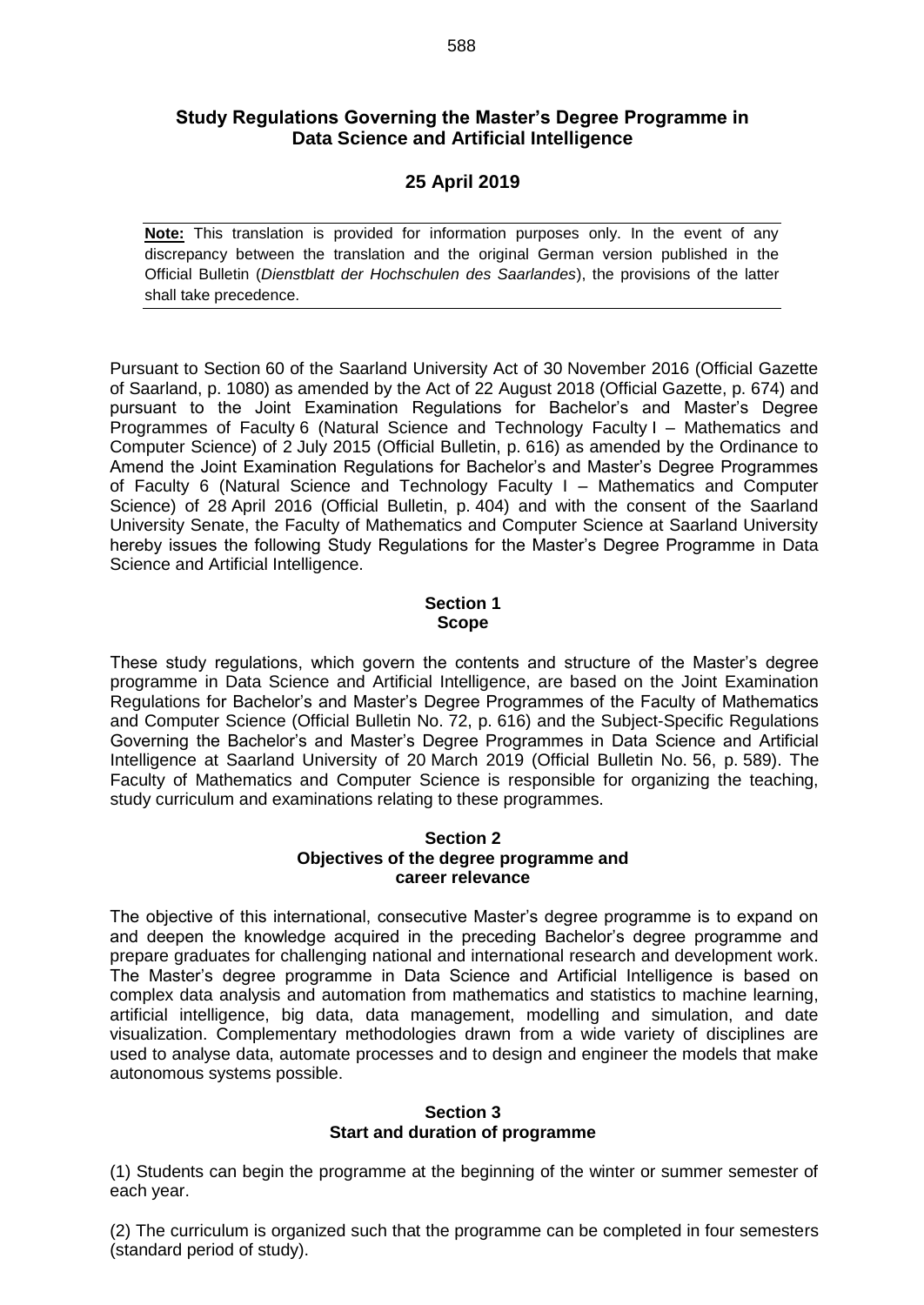#### **Section 4 Types of academic instruction**

The curriculum content is taught using the following types of academic instruction:

- 1. Lectures ('L', standard class size = 100): Lectures serve to introduce a particular subject area and also provide an overview of the relevant theoretical concepts and principles, methodologies and skills, technologies and practical implementations that are common to the subject. Lecture courses provide suggestions for further reading on a topic and open the way to acquiring a deeper understanding of an area through subsequent exercise and problem-solving classes, practical skills classes and self-directed study.
- 2. Exercise and problem-solving classes ('EP', standard class size = 20): Exercise and problem-solving classes are small-group sessions used primarily to supplement and reinforce what was learned in the lectures. Students work on representative problems as this provides an opportunity for them to apply and deepen the knowledge they acquired in the lectures, to assess their personal understanding of a specific area and to clarify any questions that they may have.
- 3. Seminars ('S', standard class size = 15): Seminars provide an opportunity for students to broaden the knowledge and skills that they have already acquired and to gain a deeper understanding of a particular field of research by participating in discussions, giving presentations or completing seminar assignments based on their study of the specialist literature and relevant academic sources. They also help students acquire the skills necessary for the effective oral and visual presentation of scientific and academic content and encourage students to engage in critical analysis and discussion of research results. A seminar may also include project-related work in areas of current scientific interest or debate. The deeper understanding of a particular field that students acquire through project-related work in the Master's seminar may provide the basis for their final-year Master's thesis.
- 4. Practical skills classes and project work ('P', standard class size = 15; Master's level practical assignments or projects, standard class size = 6): Practical skills classes or projects offer a number of practical subject-related topics that introduce students to the specific approaches and methods used in a particular discipline or field of study. The necessary theoretical knowledge underlying a specific topic is acquired by attending lectures and studying the relevant scientific literature. An additional goal of the practical skills classes is to provide students with the opportunity to gain practical experience with computer-aided methods. Projects tend to address interdisciplinary topics. Working on a topic offers students the opportunity to work in supervised groups to tackle specific assignments from the initial solution design concept through to its final practical implementation. Students learn about the relationships between theory and practice not only through their own independent study and research, but also through project-based teamwork. Participation in a particular practical skills class or project may be dependent on a student having first successfully completed a required course of lectures and exercise and problem-solving classes.

# **Section 5 Structure and content of the programme**

(1) To graduate from the Master's programme in Data Science and Artificial Intelligence, students are required to earn a total of 120 credits as defined by the European Credit Transfer System (ECTS). Of these, at least 103 credits and at most 107 credits shall be from graded assignments. As a rule, students are required to earn 30 credits per semester.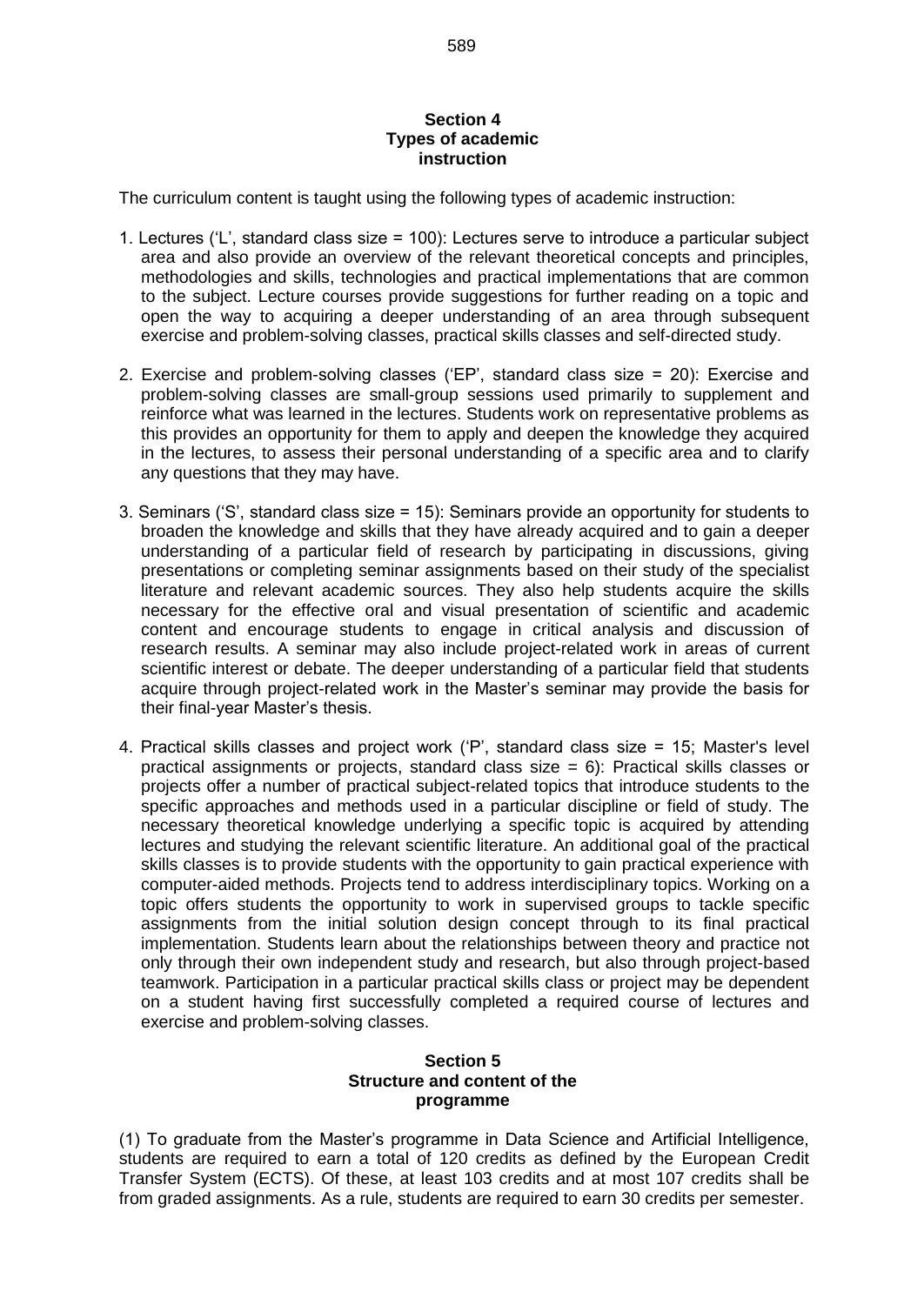(2) The degree programme covers modules associated with the sections listed below. Appendix A provides details of the modules and module elements offered in the different sections of the programme, the type of academic instruction used, the number of credit hours per week and the ECTS credits earned, the module frequency, the type of academic assessment and whether the module is graded.

- 1. 18 graded credits from the core lecture courses in 'Data Science and Artificial Intelligence' (DSAI) (each worth 9 credits; mandatory elective)
- 2. 9 graded credits from the core lecture courses in 'Computer Science' (each worth 9 CP; mandatory elective)
- 3. At least 27 and at most 31 graded credits from the core lecture courses in DSAI (each worth 9 credits), from the advanced lecture courses in DSAI (number of credits earned depends on course) or from the DSAI seminars (each worth 7 credits) (mandatory elective section): of which only one further seminar may be included (cf. Section 5(2), item 4).
- 4. 7 graded credits from the DSAI seminars offered (each worth 7 credits; mandatory elective)
- 5. 12 graded credits from the 'Master's Seminar' module (12 credits)
- 6. 30 graded credits from the 'Master's Thesis' module (30 credits)
- 7. At least 17 ungraded credits from selectable modules in the following areas (mandatory elective section):
	- a. Master's level practical assignments or projects (6 credits),
	- b. Selectable modules from the following areas: core lecture courses in DSAI, advanced lecture courses in DSAI or seminars in DSAI or the corresponding module categories in the Master's degree programme in Computer Science
	- c. Tutoring and supervising undergraduate students in exercise and problemsolving classes (usually 4 credits). Tutoring several groups of students is permitted, provided that the exercise and problem-solving classes are from different modules.
	- d. Language courses (maximum of 6 credits; modern languages only and not the student's native language)
	- e. Soft Skills Seminar,
	- f. Work placement or internship in industry (maximum of 6 credits) for which an application has been submitted to and approved by the Examination Board
	- g. Modules for which an application has been submitted to and approved by the Examination Board. Students may, for example, submit an application to the Examination Board requesting recognition of certain student activities (particularly university-related administrative activities) or of attendance at courses teaching key skills (maximum of 3 credits in each case).

(3) Students may select either entire modules or individual module elements from the mandatory electives offered. Credits from academic assessments and examinations that were used to obtain the preceding Bachelor's degree cannot also be used to meet the degree requirements of the Master's programme. However, any credits from academic assessments and examinations that were earned during the Bachelor's degree period but that were not used to meet the total credit requirements for the Bachelor's programme may be transferred to the Master's programme provided that they do not exceed 30 credits in total.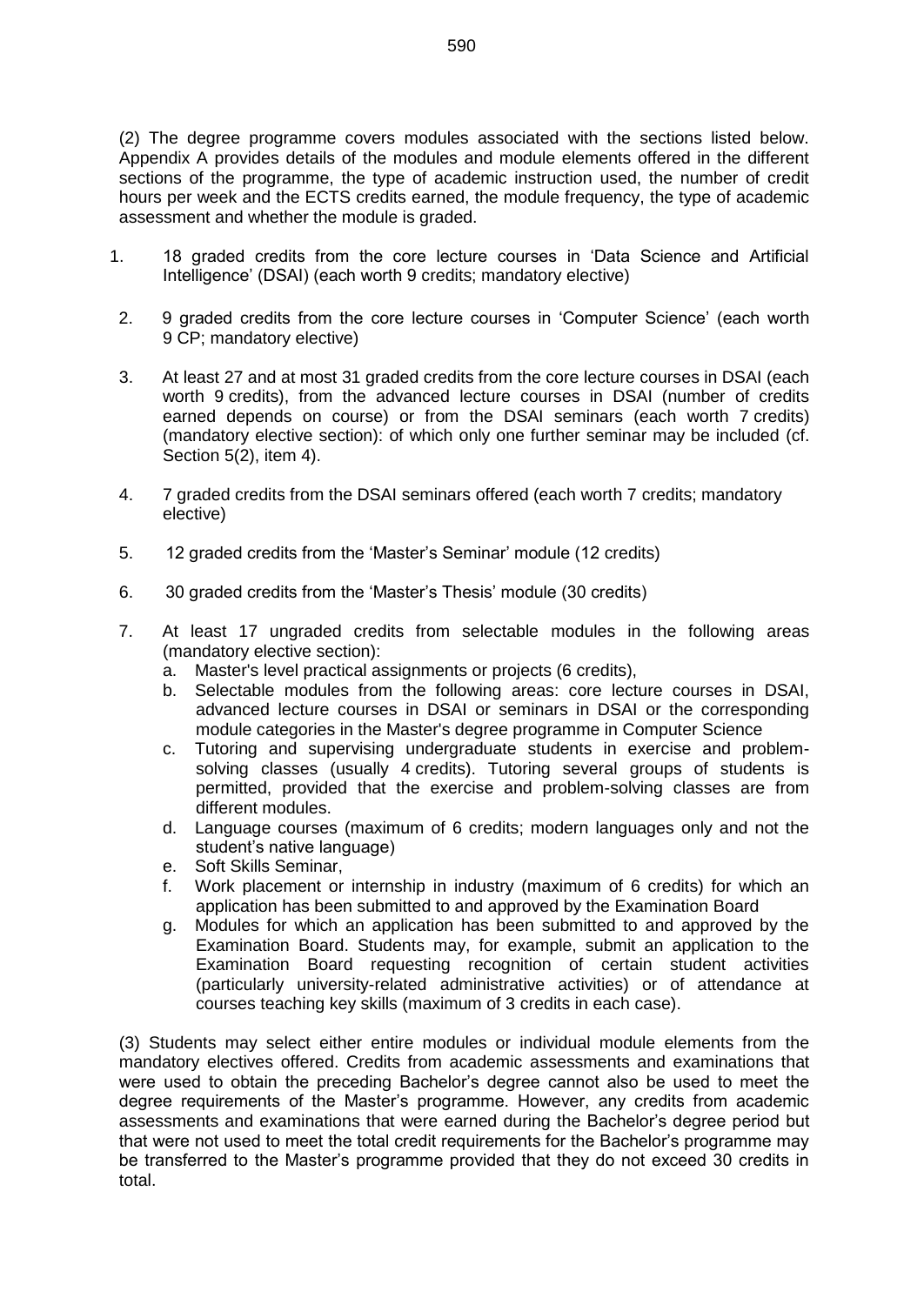(4) Students are required to accumulate a total of 42 credits in the mandatory section (of which 30 credits are from the 'Master's Thesis' module and 12 credits are from the 'Master's Seminar') and at least 78 credits in the mandatory electives section.

(5) The number of places available in practical skills classes, seminars and in the mandatory elective modules 'Tutoring', 'Soft Skills Seminar' and 'Language Courses' are limited and vary depending on the specific module or module element. Admission to these modules is managed by the module coordinator.

(6) Academic credits are either graded or ungraded. A graded academic assessment or examination cannot be split into ungraded and graded credits.

(7) A student who received academic credits for successfully completing a module from the core lecture courses in 'DSAI' and in 'Computer Science', is permitted to retake the assessment or examination on one further occasion within the same examination period and during the standard period of study in order to improve the grade awarded (cf. Sec. 13(4) of the Joint Examination Regulations for Bachelor's and Master's Degree Programmes of Faculty 6 (Natural Science and Technology Faculty I – Mathematics and Computer Science) of 2 July 2015 (Official Bulletin, p. 616). A student who received academic credits for successfully completing an advanced lecture course in 'DSAI' is permitted to retake the assessment or examination on one further occasion within the same examination period in order to improve the grade awarded, provided that the lecturer gave notice at the beginning of the course that the final examination or assessment may be repeated for this purpose. The student will be awarded the better of the two grades achieved. In all other cases, students are not permitted to repeat an assessment or examination for which they have already achieved at least the minimum passing grade.

(8) The core lecture courses taken within the mandatory electives block are offered at least once every two years. Seminars and advanced lecture courses will not necessarily be repeated. The Dean of Studies will ensure that a sufficient number of courses and modules are offered each year.

(9) The language of instruction is usually English and will be announced at the beginning of each module or module element.

(10) The modules offered as mandatory electives may be modified, though any such change shall require the approval of the Examination Board. New or modified modules or module elements, their weighting in ECTS credits and their classification within the different sections of the programme will be announced before the semester begins.

(11) Detailed information regarding the content of modules and module elements are described in the module catalogue that will be made available in suitable form. Any changes or amendments to the information in the module catalogue that are not covered by the provisions of these regulations shall be reported to the Dean of Studies and documented appropriately.

(12) Course attendance may be compulsory for certain seminars, exercise or problemsolving classes and practical skills classes. Students will be notified of this by the instructor at the beginning of the course.

### **Section 6 Study plan**

The Dean of Studies will compile a study plan based on these study regulations that includes details of the types and scope of the module elements offered (Appendix A) with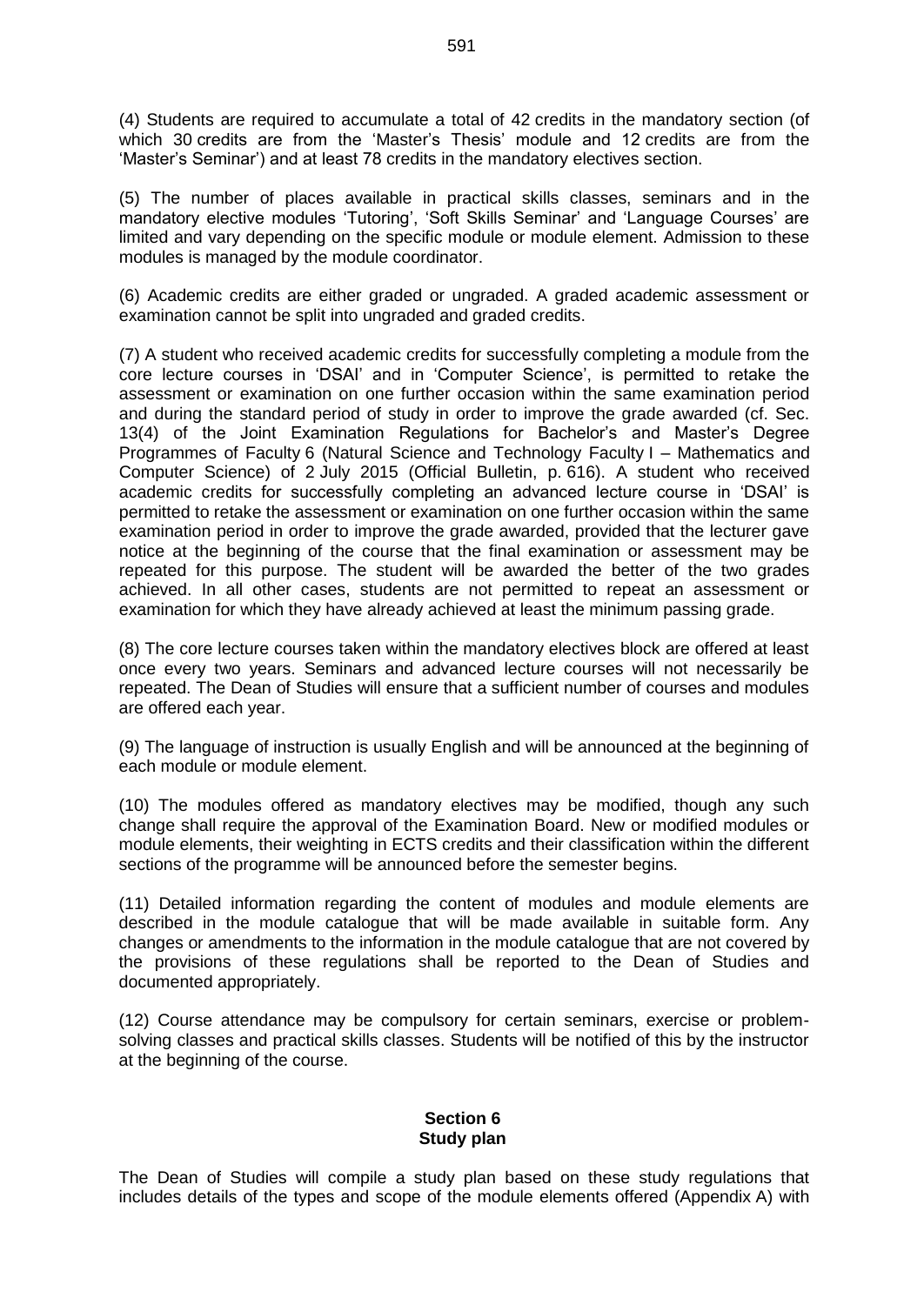recommendations on how students can organize and structure their studies efficiently (Appendix B). The study plan will be made available in suitable form. The range of modules offered in a particular semester will be published in the Saarland University course catalogue for that semester.

# **Section 7 Study counselling**

(1) The Central Student Advisory Service (*Zentrale Studienberatung*) at Saarland University provides counselling and guidance to prospective students and enrolled students concerning the content, structure and requirements of academic study at Saarland University. It also can advise and assist students with respect to their study options as well as with planning and organizing their studies.

(2) Questions concerning curricular demands, learning objectives, admission requirements and study planning and organization can be addressed to the departmental academic adviser for the Data Science and Artificial Intelligence programme.

(3) Questions specific to individual modules should be addressed to the respective module coordinators.

# **Section 8 Studying abroad**

Students have the opportunity to spend part of the programme studying abroad. Students interested in studying abroad should attend a study-abroad consultation session, take preparatory language courses if required, and should clarify credit transfer arrangements in accordance with the relevant examination regulations by completing a study abroad learning agreement. Information on study abroad opportunities, exchange programmes, scholarships and administrative formalities is available from Saarland University International Office or from the relevant departmental or subject representative. As foreign host universities and scholarship-awarding bodies often have early application deadlines and long application processing times, study abroad applications should normally be submitted to the Examinations Office one year before the planned start date.

#### **Section 9 Master's thesis and Master's seminar**

(1) By completing a Master's thesis, students demonstrate that they are able to work independently on tackling problems in data science, artificial intelligence or machine learning. The thesis topic will be taken from one of these subdisciplines and will be supervised by a member of teaching staff on the Data Science and Artificial Intelligence degree programme. The completion period for the Master's thesis is six months. Students are awarded 30 CP for completing their Master's thesis.

(2) Before finishing their Master's thesis, each student shall have successfully completed a Master's seminar in an area with direct relevance to the topic being addressed in the thesis. Students attending a Master's seminar shall give an oral presentation on the problem they propose to tackle in their Master's thesis and submit a written description of the issues to be addressed.

(3) Students shall register their thesis project with the Examinations Office no later than one semester after successfully completing the Master's seminar. Students who fail to meet this deadline will be required to successfully complete another Master's seminar.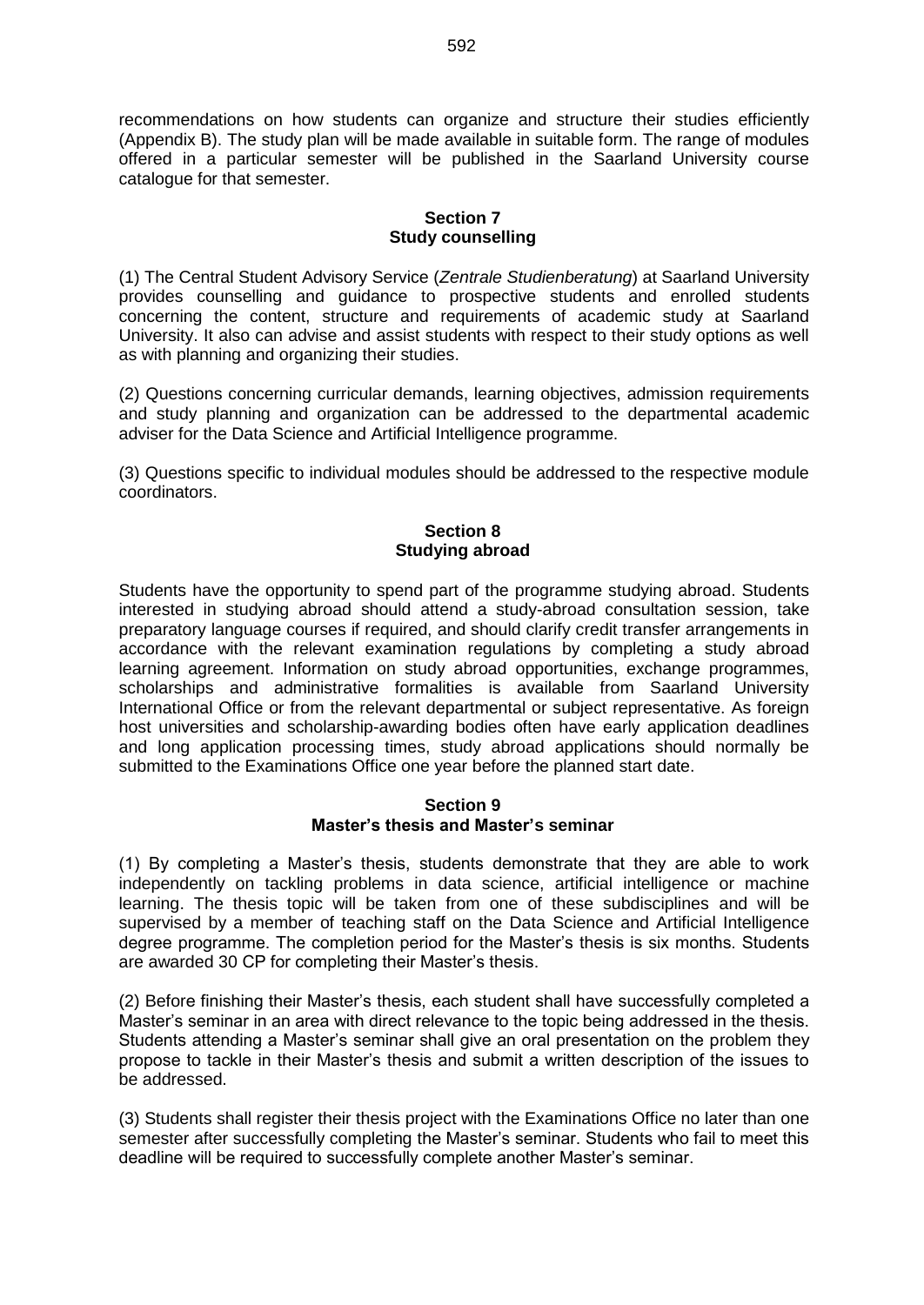#### **Section 10 Specialist subject areas**

(1) If a student on the Master's programme in Data Science and Artificial Intelligence has obtained at least 70 credits from the Master's thesis, the Master's seminar and other modules all of which are classified as lying within the same specialist subject area, the student may apply to have this specialist subject area included on the degree certificate.

(2) The specialist subject areas in the Master's degree programme Data Science and Artificial Intelligence are: machine learning, artificial intelligence, data science and big data engineering. The modules associated with each of these specialist subject areas and the classification of a Master's thesis and Master's seminar with respect to these specialist subject areas will be determined by the Examination Board and published in suitable form. The Examination Board may modify the list of specialist subject areas offered and may change the modules or curricular content associated with them.

# **Section 11 Commencement**

These regulations shall come into force on the day after they are announced in the Official Bulletin of the Institutions of Higher Education in Saarland (*Dienstblatt der Hochschulen des Saarlandes*).

Saarbrücken, 30 July 2019

President of Saarland University (Univ.-Prof. Dr. Manfred J. Schmitt)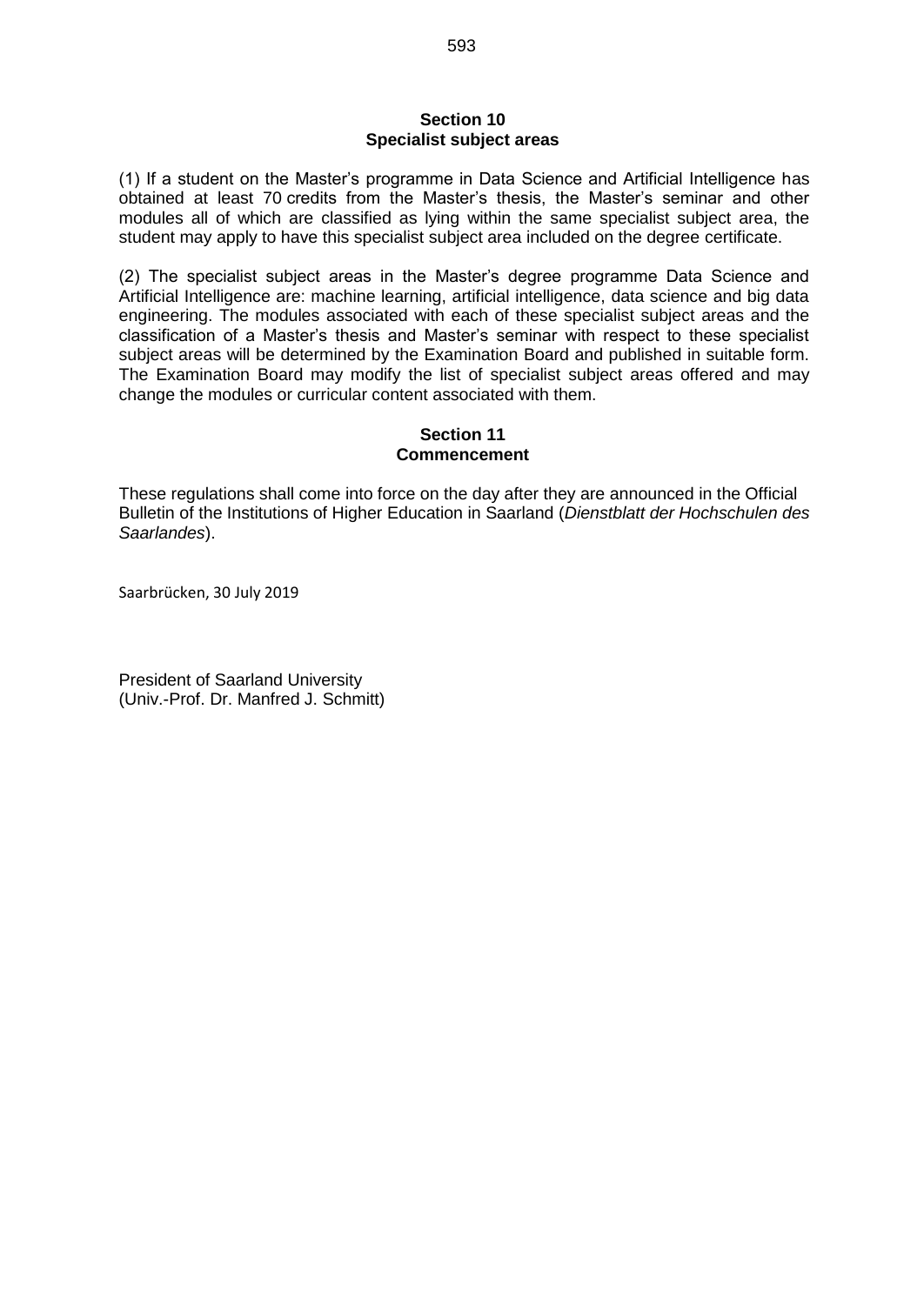#### **Appendix A – Modules, assessments and examinations in the Master's degree programme 'Data Science and Artificial Intelligence'**

| M.Sc. degree programme 'Data Science and Artificial Intelligence'                 |                                                                                                                                                                          |                                       |         |                     |                |                       |             |                           |                |                    |                |                           |         |
|-----------------------------------------------------------------------------------|--------------------------------------------------------------------------------------------------------------------------------------------------------------------------|---------------------------------------|---------|---------------------|----------------|-----------------------|-------------|---------------------------|----------------|--------------------|----------------|---------------------------|---------|
| <b>Category</b>                                                                   | Module name                                                                                                                                                              | Type of<br>assessment                 | Grading | <b>ECTS credits</b> |                | Winter<br>semester    |             | <b>Summer</b><br>semester |                | Winter<br>semester |                | <b>Summer</b><br>semester |         |
|                                                                                   |                                                                                                                                                                          |                                       |         |                     |                | Subject semester      |             |                           |                |                    |                |                           |         |
|                                                                                   |                                                                                                                                                                          |                                       |         | ungraded graded     |                |                       |             | 2                         |                | 3                  |                |                           |         |
|                                                                                   |                                                                                                                                                                          |                                       |         |                     |                | L/EP<br>/ P<br>hrs/wk | Credits / P | L/EP<br>hrs/wk            | Credits / P    | L / EP<br>hrs/wk   | <b>Credits</b> | L / EP<br>/ P<br>hrs/wk   | Credits |
| Core lecture course in DSAI                                                       | (modules offered subject to change,<br>9 credits each, see below)                                                                                                        | written exam(s), PA                   | g       | $\mathbf 0$         | 18             | 4/2/0<br>each         | 9           | 2/2/2                     | 9              |                    |                |                           |         |
| Core lecture course in computer science                                           | (modules offered subject to change,<br>9 credits each, see below)                                                                                                        |                                       | g       | $\mathbf 0$         | 9              | 4/2/0<br>each         | 9           |                           |                |                    |                |                           |         |
| Core lecture course in DSAI or advanced lecture<br>course in DSAI or DSAI seminar | (modules offered subject to change;<br>seminar (7 credits each), core lecture<br>course (9 credits each) or advanced<br>lecture course (variable credits); see<br>below) | written exam(s), PA,<br>oral, written | g       | $\mathbf 0$         | $27 - 31$      | 2/2/0                 | 6           | 2/2/2                     | 6              | 2/2/0              | 6              |                           |         |
|                                                                                   |                                                                                                                                                                          |                                       |         |                     |                |                       |             |                           |                |                    |                |                           |         |
| <b>DSAI</b> seminar                                                               | (modules offered subject to change,<br>7 credits each, see below)                                                                                                        | oral, written                         | g       | $\mathbf 0$         | $\overline{7}$ | 2/2/0                 | 6           | 0/0/3                     | $\overline{7}$ | 2/0/0              | 3              |                           |         |
| Mandatory electives section                                                       | (modules offered subject to change,<br>variable credits, see below)                                                                                                      |                                       | u       | at least<br>17      | $\Omega$       |                       |             | 4/2/0                     | 8              | 4/2/0              | 9              |                           |         |
|                                                                                   |                                                                                                                                                                          |                                       |         |                     |                |                       |             |                           |                |                    |                |                           |         |
|                                                                                   | Master's Seminar                                                                                                                                                         | oral, written                         | g       | 0                   | 12             |                       |             |                           |                |                    | 12             |                           |         |
|                                                                                   | Master's Thesis                                                                                                                                                          | Master's thesis                       | g       | $\mathbf 0$         | 30             |                       |             |                           |                |                    |                |                           | 30      |
|                                                                                   | <b>TOTAL</b>                                                                                                                                                             |                                       |         |                     |                |                       | 30          |                           | 30             |                    | 30             |                           | 30      |

| Core lecture course in DSAI                                                      |                                               |                     |   |          |   |
|----------------------------------------------------------------------------------|-----------------------------------------------|---------------------|---|----------|---|
|                                                                                  | Artificial Intelligence                       | written exam(s), PA | g |          |   |
|                                                                                  | Information Retrieval and Data Mining         | written exam(s), PA | g |          |   |
|                                                                                  | Database Systems                              | written exam(s), PA | g |          |   |
|                                                                                  | Machine Learning                              | written exam(s), PA | g | 0        |   |
|                                                                                  | Neural Networks: Theory and<br>Implementation | written exam(s), PA | g | 0        |   |
|                                                                                  | Image Processing and Computer Vision          | written exam(s), PA | g | $\Omega$ | 9 |
| The Examination Board may add modules to or<br>withdraw modules from this list.* | Automated Reasoning                           | written exam(s), PA | g | 0        |   |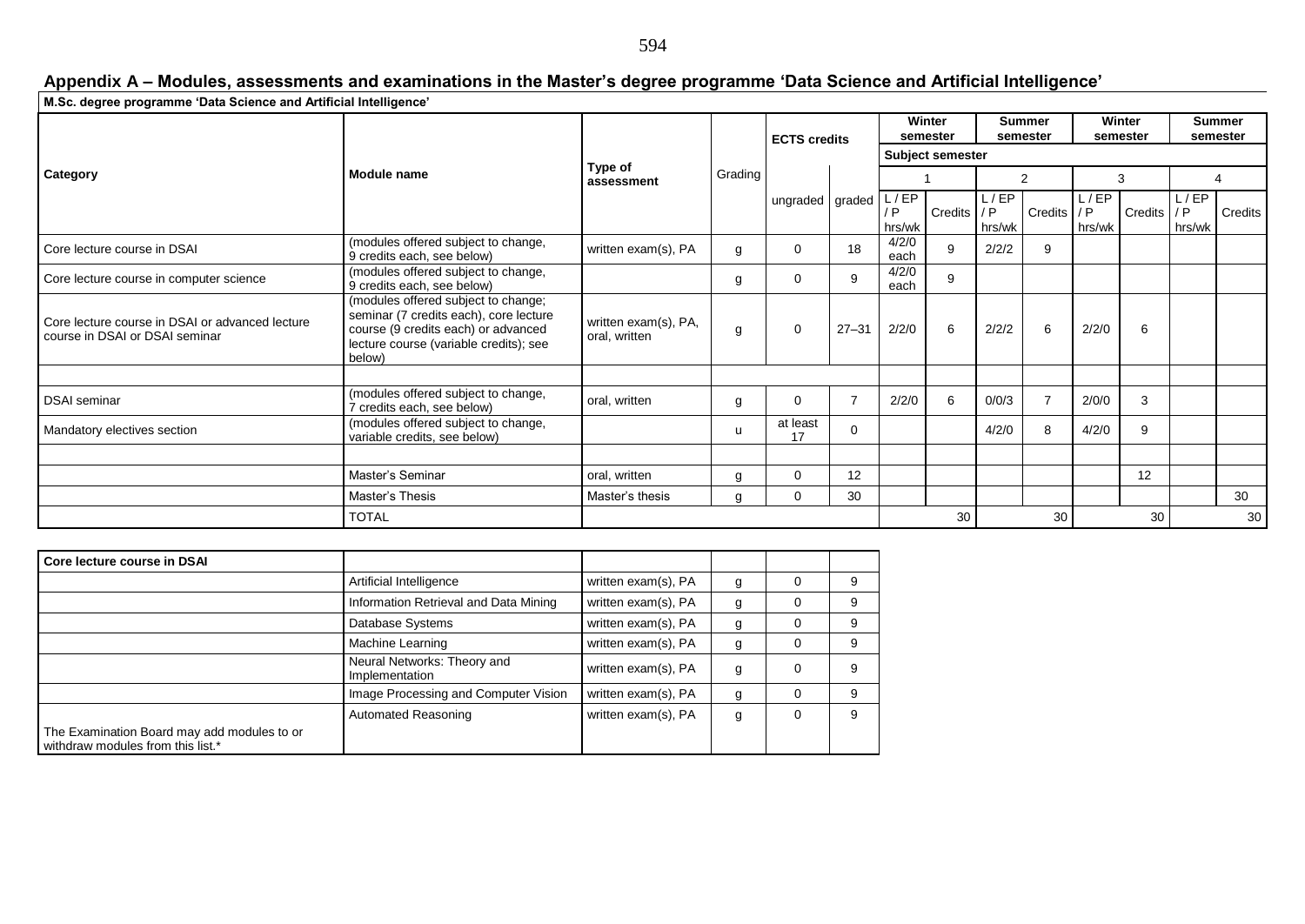|                                                                                                                                                          | ノフノ                                 |                     |   |                                                          |                     |
|----------------------------------------------------------------------------------------------------------------------------------------------------------|-------------------------------------|---------------------|---|----------------------------------------------------------|---------------------|
| Core lecture courses in computer science                                                                                                                 |                                     |                     |   |                                                          |                     |
| (corresponds to core lecture courses from the Master's degree programme in Computer<br>Science, excluding the core and advanced lecture courses in DSAI) |                                     |                     |   |                                                          |                     |
|                                                                                                                                                          | Algorithms and Data Structures      | written exam(s), PA | g | 0                                                        | 9                   |
|                                                                                                                                                          | <b>Compiler Construction</b>        | written exam(s), PA | g | $\mathbf 0$                                              | 9                   |
|                                                                                                                                                          | <b>Complexity Theory</b>            | written exam(s), PA | g | 0                                                        | 9                   |
|                                                                                                                                                          | Computer Algebra                    | written exam(s), PA | g | 0                                                        | 9                   |
|                                                                                                                                                          | <b>Computer Graphics</b>            | written exam(s), PA | g | 0                                                        | 9                   |
|                                                                                                                                                          | Cryptography                        | written exam(s), PA | g | 0                                                        | 9                   |
|                                                                                                                                                          | Data Networks                       | written exam(s), PA | g | 0                                                        | 9                   |
|                                                                                                                                                          | <b>Distributed Systems</b>          | written exam(s), PA | g | 0                                                        | 9                   |
|                                                                                                                                                          | <b>Embedded Systems</b>             | written exam(s), PA | g | 0                                                        | 9                   |
|                                                                                                                                                          | <b>Geometric Modelling</b>          | written exam(s), PA | g | 0                                                        | 9                   |
|                                                                                                                                                          | Human Computer Interaction          | written exam(s), PA | g | $\mathbf 0$                                              | $\boldsymbol{9}$    |
|                                                                                                                                                          | Introduction to Computational Logic | written exam(s), PA | g | 0                                                        | $\boldsymbol{9}$    |
|                                                                                                                                                          | <b>Operating Systems</b>            | written exam(s), PA | g | 0                                                        | 9                   |
|                                                                                                                                                          | Optimization                        | written exam(s), PA | g | 0                                                        | 9                   |
|                                                                                                                                                          | <b>Semantics</b>                    | written exam(s), PA |   | $\boldsymbol{9}$<br>$\mathbf 0$<br>g<br>9<br>$\mathbf 0$ |                     |
|                                                                                                                                                          | Software Engineering                | written exam(s), PA | g |                                                          |                     |
|                                                                                                                                                          | Telecommunication 1                 | written exam(s), PA | g | 0                                                        | 9                   |
|                                                                                                                                                          | Verification                        | written exam(s), PA | g | $\mathbf 0$                                              | 9                   |
| The Examination Board may add modules to or withdraw modules from this list.                                                                             |                                     |                     |   |                                                          |                     |
| Advanced lecture courses in DSAI                                                                                                                         |                                     |                     |   |                                                          |                     |
| The advanced lecture courses in DSAI may vary from semester to semester.                                                                                 | Ethics for Nerds (aka Data Ethics)  | written exam(s), PA | g | 0                                                        | variable            |
|                                                                                                                                                          | Security                            | written exam(s), PA | g | 0                                                        | 9                   |
|                                                                                                                                                          | Stochastics 1                       | written exam(s), PA | g | $\mathbf 0$                                              | 9                   |
|                                                                                                                                                          | Stochastics 2                       | written exam(s), PA | g | $\mathbf 0$                                              | 9                   |
|                                                                                                                                                          | <b>Mathematical Statistics</b>      | written exam(s), PA | g | $\Omega$                                                 | 9                   |
|                                                                                                                                                          | Al Planning                         | written exam(s), PA | g | $\Omega$                                                 | 9                   |
| The Examination Board may add modules to or withdraw modules from this list.*                                                                            |                                     |                     |   |                                                          |                     |
|                                                                                                                                                          |                                     |                     |   |                                                          |                     |
| <b>DSAI seminars</b>                                                                                                                                     |                                     |                     |   |                                                          |                     |
| The DSAI seminars offered may vary from semester to semester.                                                                                            |                                     | oral, written       | g |                                                          | $\overline{7}$<br>0 |
| The Examination Board may add modules to or withdraw modules from this list.*                                                                            |                                     |                     |   |                                                          |                     |
|                                                                                                                                                          |                                     |                     |   |                                                          |                     |
| <b>Mandatory electives section</b>                                                                                                                       |                                     |                     |   |                                                          |                     |

| I Mandatory electives section                                                |                                                                         |                       |          |                |
|------------------------------------------------------------------------------|-------------------------------------------------------------------------|-----------------------|----------|----------------|
|                                                                              | Tutorina                                                                | Student tutoring work |          |                |
|                                                                              | <b>Soft Skills Seminar</b>                                              | oral, written         | variable | $\overline{0}$ |
|                                                                              | Language Courses (max. 6 credits)                                       | oral, written         | 3 or 6   | $\Omega$       |
|                                                                              | Industrial Work Placement / Internship (max. 6 credits)                 |                       |          | $\Omega$       |
|                                                                              | Master's level practical assignments or projects (each worth 6 credits) |                       |          |                |
|                                                                              | Additional modules from the areas DSAI or computer science              | written exam(s), PA   | variable | $\cap$         |
| The Examination Board may add modules to or withdraw modules from this list. |                                                                         |                       |          |                |

\* For a list of the modules currently offered, please go to the website of the Examinations Office.

Key: L = Lecture, EP = Exercise and problem-solving class, P = Project or practical training, PA = Preliminary assessment, credits = ECTS credits, credit hrs/wk = no. of class or supervised hours per week during the semester